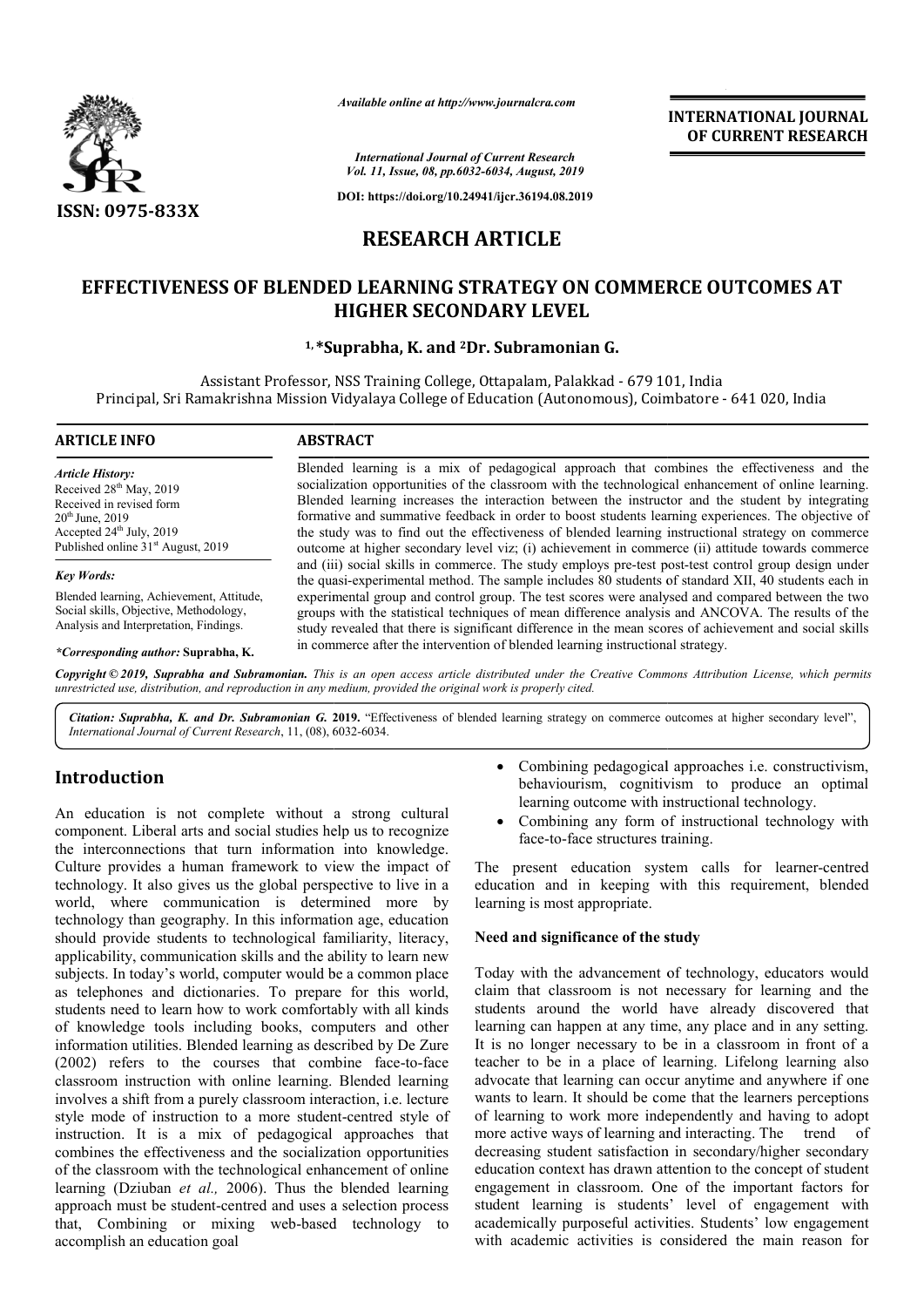dissatisfaction, negative experience and sometimes dropping out of school. Blended learning intervention strategy have been utilizing in higher secondary education context is an instructional solution for such problem and to improve student engagement in classroom.

#### **Objective of the study**

To test the effectiveness of blended learning strategy on commerce outcomes viz;

- Achievement in commerce
- Attitude towards commerce
- Social skills in commerce

#### **Hypotheses of the study**

The following hypotheses were formulated for statistical analysis of pre test and post test scores of students' outcome in commerce.

- 1. There is no significant difference in the mean pre- test post test scores of achievement in commerce between experimental and control groups.
- 2. There is no significant difference in the mean pre- test post test scores of attitude towards commerce between experimental and control groups.
- 3. There is no significant difference in the mean pre -test post test scores of social skills in commerce between experimental and control groups.

#### **Methodology in brief**

The study employs pre- test post- test non-equivalent control group design under the quasi-experimental method. The instructional strategies- blended learning strategy and constructive teaching strategy were treated as the independent variable whereas the achievement, attitude and social skills in commerce outcome as the dependent variable. The sample includes 80 students of standard XII, 40 students each in experimental and control group, from a Government higher secondary school in Kerala. The two intact groups of 40 students each were matched on their previous achievement in commerce. The digital lesson plan was taught in the experimental group with the help of e-content and in the control group with the existing constructive teaching strategy. The pre -test and post test scores were analyzed and compared between the two groups with the statistical technique of mean differential analysis and inferential analysis.

#### **Analysis and interpretation of data**

From the analysis of the data, the results are summed up as follows.

*Effect of Blended learning strategy on Achievement in Commerce:* The effect of blended learning strategy on achievement in commerce was investigated by comparing the mean pre- test and post test scores on achievement between the experimental and control groups. Statistical indices of mean, standard deviation and t-value of distribution of the pre- test and post test scores on achievement for the experimental and control groups of higher secondary commerce students are indicated in Table 1.

#### **Table 1. Comparison of mean pre -test and post test scores of achievement in commerce for experimental and control groups**

|                 | Pre test scores |      |                       | Post test scores |      |                       | <b>Effect size</b> |
|-----------------|-----------------|------|-----------------------|------------------|------|-----------------------|--------------------|
| Group           | Mean            | SD   | Critical<br>Ratio (t) | Mean             | SD   | Critical<br>Ratio (t) | (Cohen's $d$ )     |
| Experimental    | 18.35           | 2.08 |                       | 34.63            | 2.82 |                       |                    |
| Control         | 18.00           | 2.06 | .75                   | 31.25            | 2.49 | $5.65*$               | 1.27               |
| $N=40$ ; *p<.05 |                 |      |                       |                  |      |                       |                    |

Table 1 shows that there is no significant difference between the mean pre test scores of achievement in commerce (*t*=.75, *p*>.05) for experimental and control groups before intervention. Achievement in commerce is significantly higher for the group taught by the blended learning strategy  $(M_1=34.63, SD=2.82)$  than that of constructive teaching practices group  $(M_2=31.25, SD=2.49)$ ,  $(t=5.65, p<0.05)$  after intervention. In terms of effect size (Cohen's *d*=1.27), the advantage of blended learning strategy over constructive teaching strategy in enhancing students' engagement in commerce is large.

*Effect of blended learning strategy on students' attitude towards commerce:* The effect of blended learning strategy on students' attitude towards commerce was investigated by comparing the mean scores of attitude towards commerce of experimental and control groups, before and after intervention. The investigation comprised of studying statistical constants of testing the significance of difference between the mean scores of pre -test and post test of attitude and calculating the effect size. Statistical indices namely mean and standard deviation of distribution of the pre teat and post test scores of attitude towards commerce for the experimental and control groups of higher secondary commerce students are indicated in Table 2

**Table 2. Comparison of mean pre -test and post test scores of attitude towards commerce for experimental and control groups**

| Group          | Pre test scores |       |           | Post test scores |       |           | <b>Effect size</b> |
|----------------|-----------------|-------|-----------|------------------|-------|-----------|--------------------|
|                | Mean            | SD    | Critical  | Mean             | SD    | Critical  | (Cohen's $d$ )     |
|                |                 |       | Ratio (t) |                  |       | Ratio (t) |                    |
| Experimental   | 85.20           | 20.10 |           | 102.78           | 17.12 |           |                    |
| Control        | 86.15           | 18.61 | .22       | 97.93            | 17.15 | 1 26      | 3.43               |
| $N=40; p>0.05$ |                 |       |           |                  |       |           |                    |

Table 2 shows that there is no significant difference in the mean scores of attitude towards commerce  $(t=22, p>0.05)$  for experimental and control groups before intervention. The mean post test scores of attitude towards commerce for experimental and control groups differ  $(M_1=102.78, M_2=97.93)$ , which is not significantly between the groups (*t*=1.26, *p*>.05) after intervention. In terms of the effect size (Cohen's *d*=3.43), the advantage of blended learning strategy over constructive teaching strategy in enhancing students' attitude towards commerce is large.

*Effect of blended learning strategy on students' social skills in commerce:* The effect of blended learning strategy on social skills in commerce was investigated by comparing the mean scores of social skills between experimental and control groups before and after intervention. The investigation comprised of studying the statistical constants, testing the significance of difference between mean, pre- test and post test scores of social skills and calculating the effect size. Statistical indices namely mean, SD and t-test of the pre- test post test scores of social skills in commerce obtained for the experimental and control groups of higher secondary commerce students indicated in Table 3.